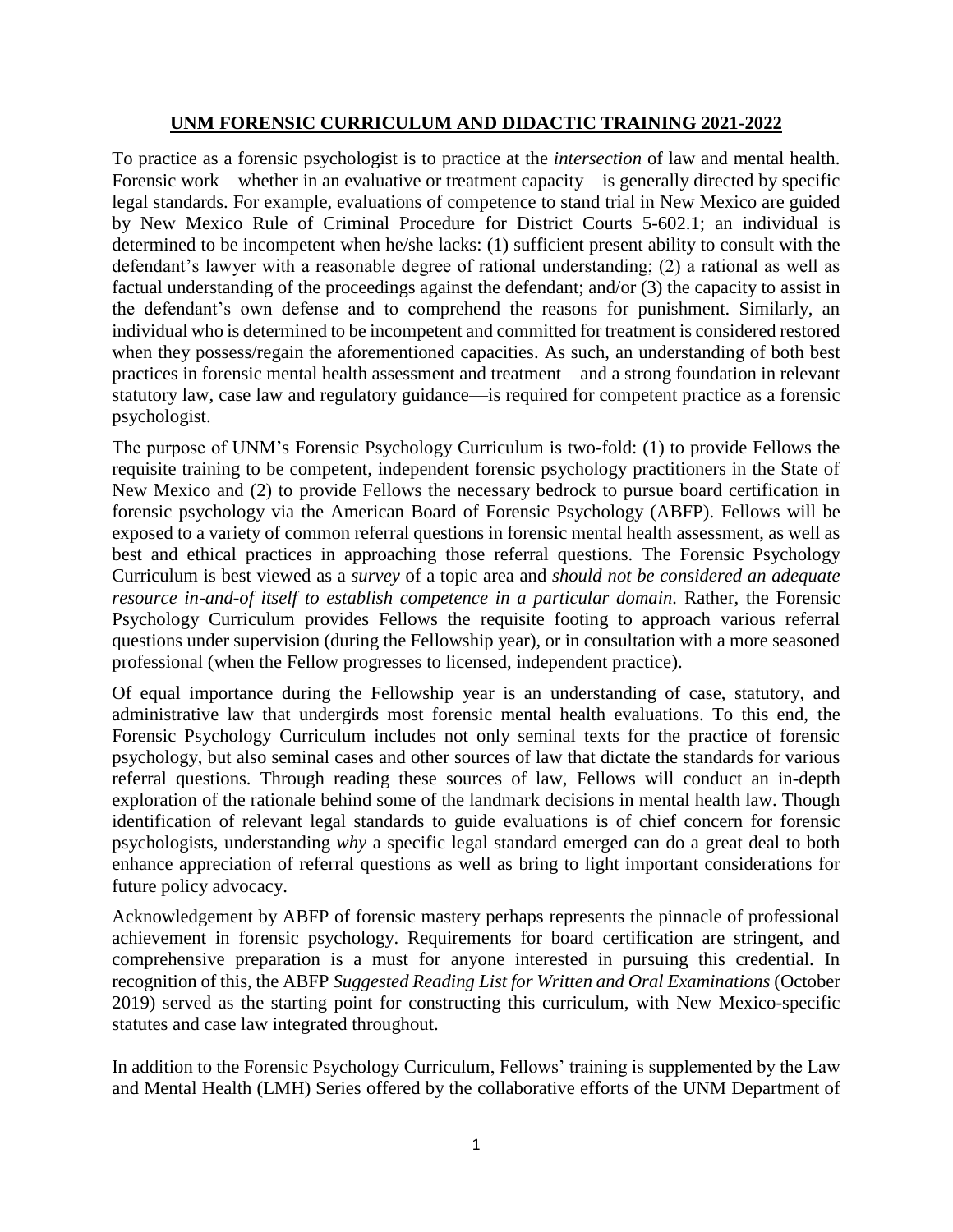Psychiatry and Behavioral Sciences, Division of Community Behavioral Health and the New Mexico Behavioral Health Services Division. The LMH Series consists of weekly hour-long Zoom webinars (Tuesdays, 11:00 AM MST) focused on a diverse array of forensic topics. Presenters regularly include renowned forensic researchers and academics, board-certified forensic psychologists, and experienced mental health law practitioners. Attendance at the LMH Series is mandatory. Lectures are designed to span the eight core competencies in forensic psychology identified by ABFP:

- (1) Relationships
- (2) Individual and cultural diversity
- (3) Ethical and legal standards
- (4) Professionalism
- (5) Reflective practice/self-assessment/self-care
- (6) Scientific knowledge and methods
- (7) Interdisciplinary systems
- (8) Evidence-based practice

Below is a selection of representative lectures offered by the LMH Series:

| <b>Date</b> | <b>Lecturer</b>                   | <b>Topic</b>                                                 |
|-------------|-----------------------------------|--------------------------------------------------------------|
| 7/7/20      | Thomas LeCompte, Psy.D., ABPP     | <b>Forensic Mental Health Assessment of Immigrants</b>       |
| 7/14/20     | Randy K. Otto, Ph.D., ABPP        | Improving Clinical Judgment and Decision Making in           |
|             |                                   | <b>Forensic Evaluations</b>                                  |
| 7/21/20     | Hendre Viljoen, Ph.D.             | Ethical and Practical Challenges in Providing Psychological  |
|             |                                   | Opinions Regarding Personal Injury to the Court              |
| 7/28/20     | I. Bruce Frumkin, Ph.D., ABPP     | Pitfalls in Intellectual Assessment in Forensic Evaluations  |
| 8/4/20      | David Shapiro, PhD, ABPP          | <b>Ethical Constraints of Forensic Settings</b>              |
| 8/11/20     | Federal Judge Martha Vazquez      | The Role of the Forensic Psychologist in a Criminal          |
|             |                                   | Courtroom: Perspectives from a Federal Judge                 |
| 8/18/20     | Nicole Duranceaux, Ph.D.          | Veterans and Criminal Justice Involvement: Fostering         |
|             |                                   | <b>Understanding and Effectiveness</b>                       |
| 8/25/20     | Antoinette Kavanaugh, Ph.D., ABPP | The New Three Rs: Recognize (racism), Reflect, and React     |
| 9/1/20      | Lenore Walker, Ed.D., ABPP        | Women's Issues in Forensic Psychology                        |
| 9/8/20      | Candyce Shields, Ph.D., ABPP      | Developing Informed Opinions About the Likelihood of         |
|             |                                   | Incompetent Defendants Attaching Competence to Stand Trial   |
| 9/15/20     | David Glassmire, Ph.D., ABPP      | Evaluation of Competence to Stand Trial: Case Law, Cultural  |
|             |                                   | Considerations, and Practical Issues                         |
| 9/22/20     | Melissa R. Johnson, M.A.          | What to Consider When Conducting Forensic Evaluations        |
|             |                                   | with Sexual and Gender Minority Clients                      |
| 9/29/20     | Neil Gowensmith, Ph.D.            | Resolution or Resignation: The Role of Forensic              |
|             |                                   | Psychologists Amidst the Competency Services Crisis          |
| 10/6/20     | Ira Packer, Ph.D., ABPP           | Kahler v. Kansas: Implications for the Insanity Defense      |
| 10/13/20    | Jason J. Dickinson, Ph.D.         | Putting the Strength and Limitations of Children's Testimony |
|             |                                   | in Context                                                   |
| 10/20/20    | Mark D. Cunningham, Ph.D., ABPP   | A Matter of Life and Death - Evaluations for Capital         |
|             |                                   | Sentencing                                                   |
| 10/27/20    | Daniel Murrie, Ph.D.              | How Reliable and Objective are Forensic Mental Health        |
|             |                                   | Evaluations?                                                 |
| 11/3/20     | Gerald P. Koocher, Ph.D.          | <b>Ethical Challenges in Forensic Practice</b>               |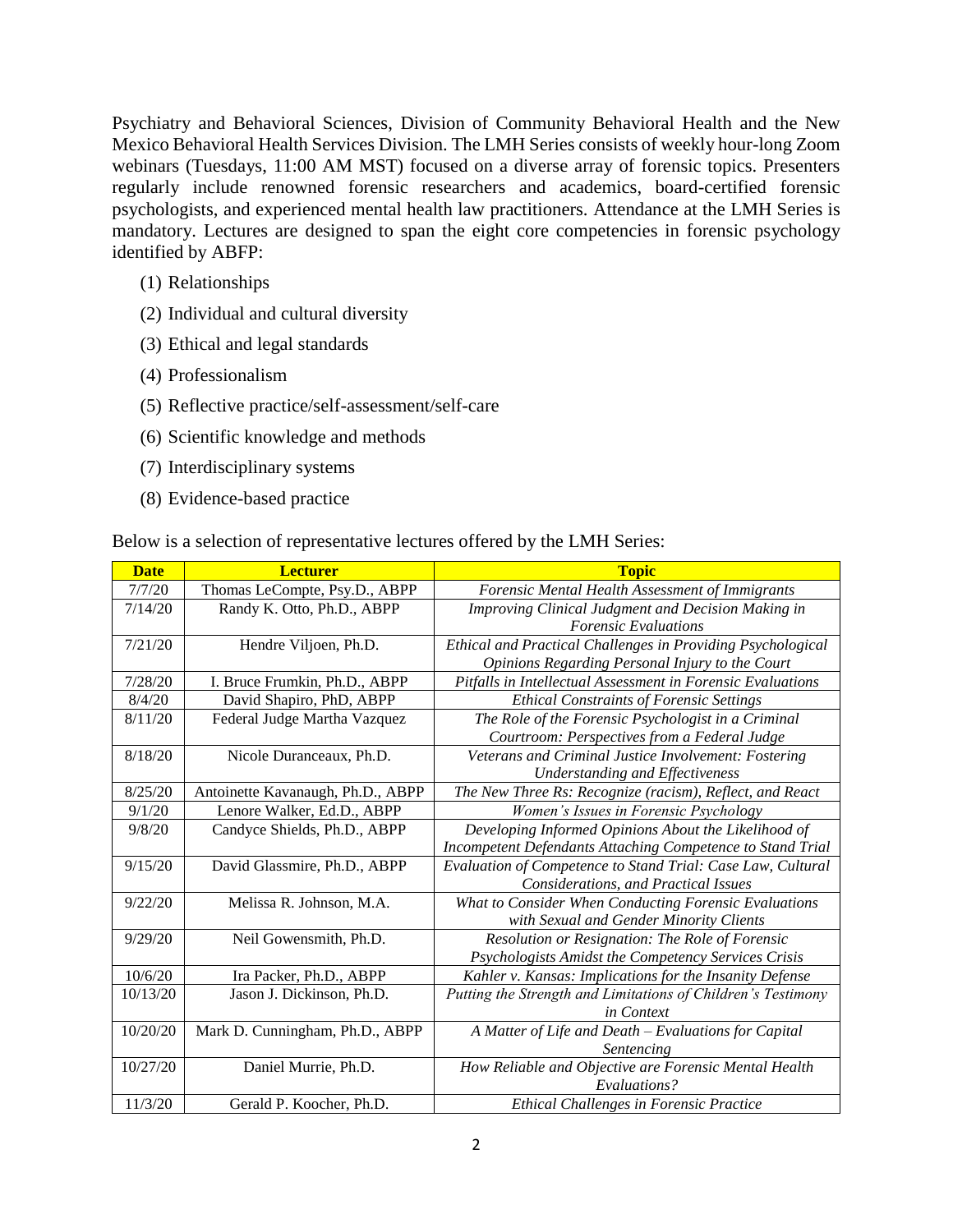Also mandatory is a weekly, one-hour group supervision/didactic session with the Training Director and/or Co-Director. This session will encompass both a Reading Review and a Case Law Seminar. The Reading Review is designed to answer questions Fellows have after reading the assigned Forensic Texts, and to promote discussion about various areas of forensic mental health assessment as identified by ABFP. The Case Law Seminar is designed to review key cases in mental health law as designated by the ABFP Suggest Reading List for Written and Oral Examinations. For each Case Law Seminar, Fellows will divide efforts to brief identified cases. Major takeaways and rationales from each identified case will be reviewed, and select cases will be earmarked for Socratic discussion.

#### Professional Development Seminar

Once Friday per month, Fellows will attend a two-hour Professional Development Seminar. This Seminar is offered to all psychology postdoctoral trainees in the Department of Psychiatry and Behavioral Sciences. Regularly reviewed topics include maintain work/life balance; studying for and passing the Examination in Professional Practice in Psychology; and searching/applying for jobs. Department faculty provide professional development didactic presentation. Additionally, the Seminar provides a networking opportunity between postdocs from different specialties, helping to foster an environment of collaboration with the Department.

## Law School Coursework

Fellows may have the opportunity to attend a mental health law class co-taught by Professor Jim Ellis, Professor Ann Delpha, and Dr. Julie Brovko at the UNM School of Law. The class rotates its focus yearly, alternating between a focus on criminal law topics and civil law topics.

## CONCEPT-CE Training

At the beginning of the training year, Fellows will complete a 20-hour online competency training offered by Patty Zapf, PhD.

## Policy Seminar

Twice monthly, faculty/staff in the Division of Community Behavioral Health will put on a policy seminar, focused on best practices in collaborating with the Behavioral Health Services Division.

#### Mock Trial

In the final month of the training year, Fellows will participate in a mock trial with the aid of volunteer attorneys and a judge. Fellows will select an evaluation that they have completed over the year to defend in Court. The supervisor that worked with a Fellow on the case selected will work with the attorney playing the role of defense counsel to help prepare the Fellow for direct examination, and another forensic psychologist will work with the attorney playing the role of the prosecutor to develop cross-examination questions. This experience will provide the opportunity for Fellows to gain experience in being an expert witness under simulated courtroom conditions.

*Additional didactic instruction may be provided on an ad-hoc basis when areas of need or remediation are identified. Cross-disciplinary workshops (for example, with Psychology Interns, Medical Residents, and Law Students) will also be offered periodically.*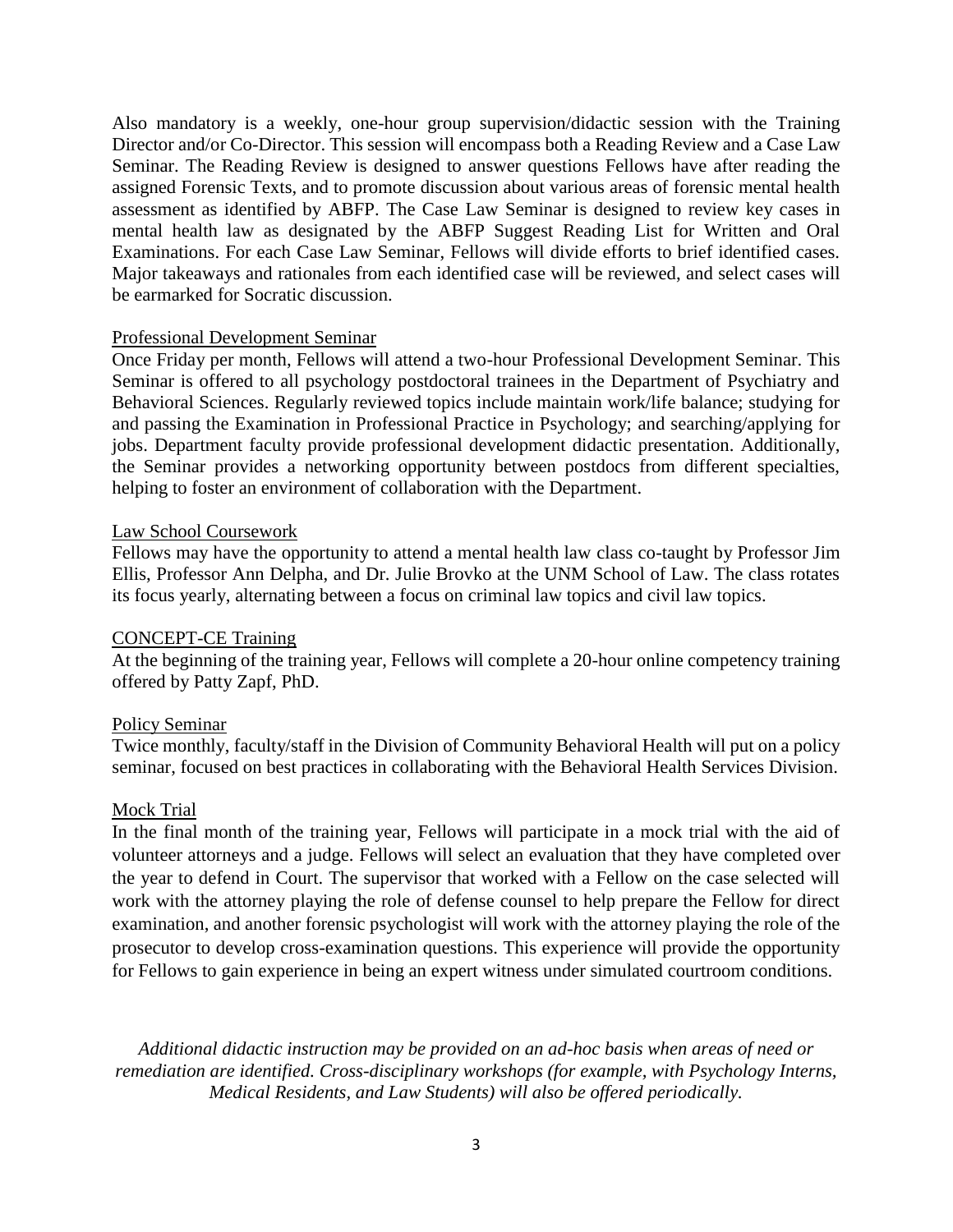## **Forensic Curriculum – Recommended Reading**

- I. *Mental Health Issues Likely to Impact Psycholegal Functioning*
	- a. Forensic Texts:
		- i. Arciniegas, D. B. (2015). Psychosis. *Continuum*, *21*(3), 715-736.
		- ii. Anderson, I. M., Haddad, P. M., & Scott, J. (2012). Bipolar disorder. *British Medical Journal*, *345*, e8508.
		- iii. Chamberlain, S. R., & Sahakina, B. J. (2004). Cognition in mania and depression: Psychological models and clinical implications. *Current Psychiatry Reports*, *6*, 451-458.
		- iv. Peltopuro, M., Ahonen, T., Kaartinen, J., Seppala, H., & Narhi, V. (2014). Borderline intellectual functioning: A systematic literature review. *Intellectual and Developmental Disabilities*, *52*(6), 419-443.
		- v. Patel, D. R., Cabral, M. D., Ho, A., & Merrick, J. (2020). A clinical primer on intellectual disability. *Translational Pediatrics*, *9*(Suppl. 1), 23-35.
		- vi. Yehuda, R., Hoge, C. W., McFarlane, A. C., Vermetten, E., Lanius, R. A., Nievergelt, C. M., Hobfoll, S. E., Koenen, K. C., Neylan, T. C., & Hyman, S. E. (2015). Post-traumatic stress disorder. *Nature Reviews*, *1*, Article 15057.
- II. *Historical Foundations of Forensic Psychology* (1 week, 10/5/2021)
	- a. Forensic Texts:
		- i. Otto, R., & Goldstein, A. (2013). Overview of forensic psychology. In R. K. Otto (Ed.), *Forensic psychology* (pp. 3-15). Vol. 11 in I. B. Weiner (Editor-in-Chief). *Handbook of psychology* (2nd ed.). John Wiley & Sons.<sup>1</sup>
		- ii. Melton, G. B., Petrila, J., Poythress, N. G., Slobogin, C., Otto, R. K., Mossman, D., & Condie, L. O. (2018). Law and the mental health professions: An uneasy alliance (pp. 3-24). *Psychological evaluations for the courts: A handbook for mental health professionals and lawyers* (4th ed.). Guilford Press.
		- iii. DeMatteo, D., Fairfax-Columbo, J, & Desai, A. (2020). *Becoming a Forensic Psychologist* (pp. 1-47). New York, NY: Routledge.
- III. *Ethics, Guidelines, Professional Issues and Duties* (2 weeks, 10/12/2021 & 10/19/2021)
	- a. Forensic texts:
		- i. American Psychological Association. (2010). *Ethical principles of psychologists and code of conduct*. Available online at www.apa.org/ethics/code/ethics-code-2017.pdf
		- ii. American Psychological Association. (2012). *Specialty Guidelines for Forensic Psychology.* Available online at www.apa.org/practice/guidelines/forensic-psychology

 $\overline{\phantom{a}}$ 

<sup>&</sup>lt;sup>1</sup> Available in eBook format via UNM library.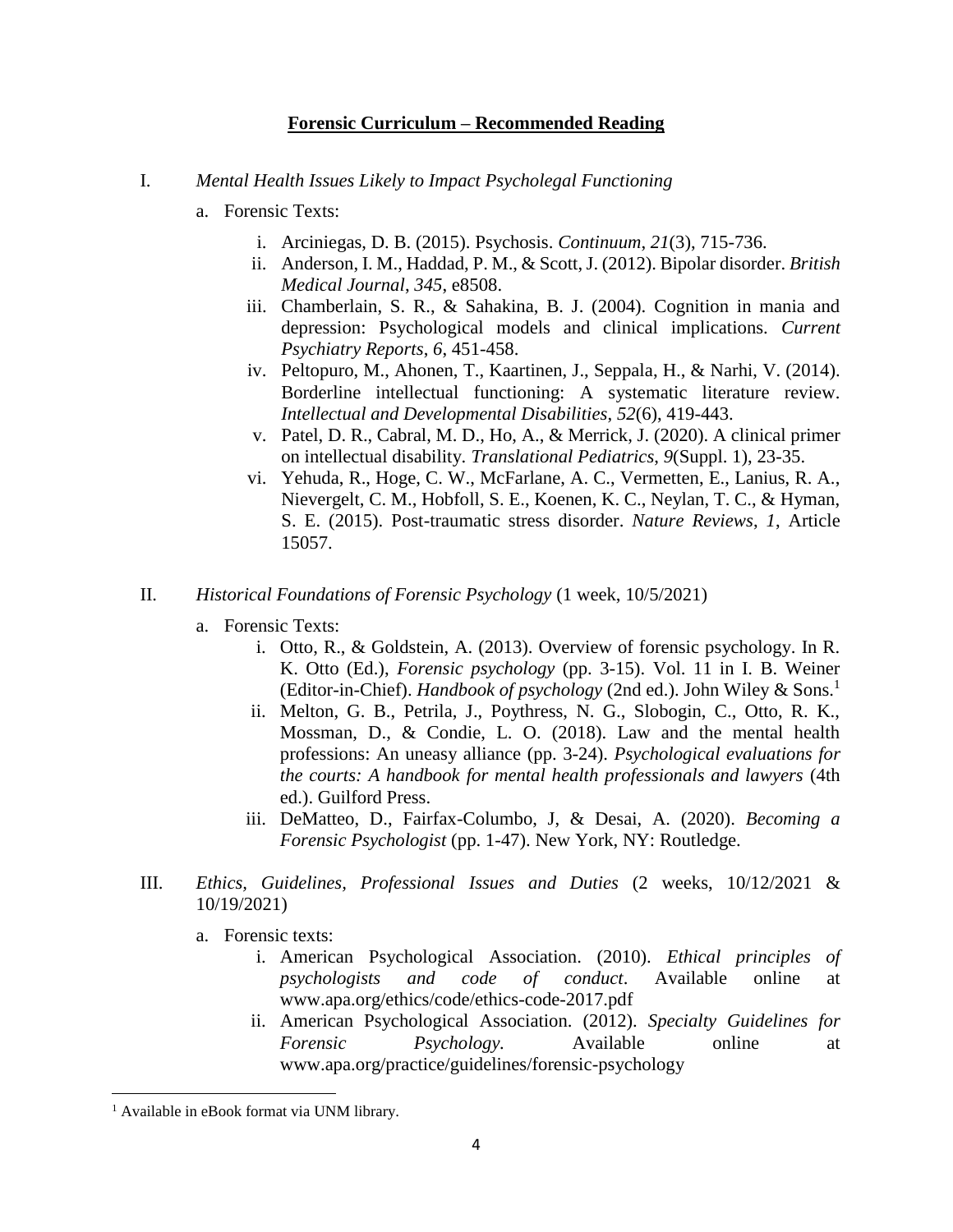- iii. Melton, G. B., Petrila, J., Poythress, N. G., Slobogin, C., Otto, R. K., Mossman, D., & Condie, L. O. (2018). Constitutional, common-law, and ethical contours of the evaluation process: The mental health professional as double agent. *Psychological evaluations for the courts: A handbook for mental health professionals and lawyers* (4th ed., pp. 66-98). Guilford Press.
- b. Cases/Sources of Law:
	- i. Tarasoff v. [Regents of the University of California,](https://en.wikipedia.org/wiki/Regents_of_the_University_of_California) 17 Cal. 3d 425, 551 [P.2d](https://en.wikipedia.org/wiki/P.2d) 334, 131 Cal. Rptr. 14 [\(Cal.](https://en.wikipedia.org/wiki/Supreme_Court_of_California) 1976).
	- ii. Estelle v. Smith, 451 U.S. 454 (1981).
	- iii. Jaffee v. Redmond, 116 S. Ct. 1923 (1996).
	- iv. New Mexico Administrative Code Title 16, Chapter 22, Part 2: Psychologist Code of Conduct
	- v. New Mexico Administrative Code, Title 8, Chapter 321: Specialized Behavioral Health Services
	- vi. New Mexico Department of Health, Division of Health Improvement, *Abuse, Neglect and Exploitation Reporting Guide*, available at https://www.nmhealth.org/publication/view/guide/2188/
- IV. *Law, Precedents, Court Rules, Civil and Criminal Procedure* (2 weeks, 10/26/2021 & 11/2/2021)
	- a. Forensic texts:
		- i. Faust, D., Grimm, P. W., Ahern, D. C., & Sokolik, M. (2010). The admissibility of behavioral science evidence in the courtroom: The translation of legal to scientific concepts and back. *Annual Review of Clinical Psychology, 6*, 49-77.
		- ii. Melton, G. B., Petrila, J., Poythress, N. G., Slobogin, C., Otto, R. K., Mossman, D., & Condie, L. O. (2018). An overview of the legal system: Sources of law, the court system, and the adjudicative process (pp. 25-41). *Psychological evaluations for the courts: A handbook for mental health professionals and lawyers* (4th ed.). Guilford Press.
	- b. Cases/Sources of Law:
		- i. Frye v. U.S., 295 F. 1013 (D.C. Cir. 1923).
		- ii. Daubert v. Merrell Dow Pharmaceuticals, 516 U.S. 869 (1993).
		- iii. General Electric Co. v. Joiner, 522 U.S. 136 (1997).
		- iv. New Mexico Rules of Evidence, Article 7 Opinion and Expert Testimony.
- V. *Testing and Assessment, Judgement and Bias, Examination Issues* (2 weeks, 11/9/2021 & 11/16/2021)
	- a. Forensic Texts:
		- i. Heilbrun, K. (1992). The role of psychological testing in forensic assessment. *Law & Human Behavior*, *16*(3), 257-72.
		- ii. Neal, T., & Grisso, T. (2014). The cognitive underpinnings of bias in forensic mental health evaluations. *Psychology, Public Policy, and Law, 20,*  200-211.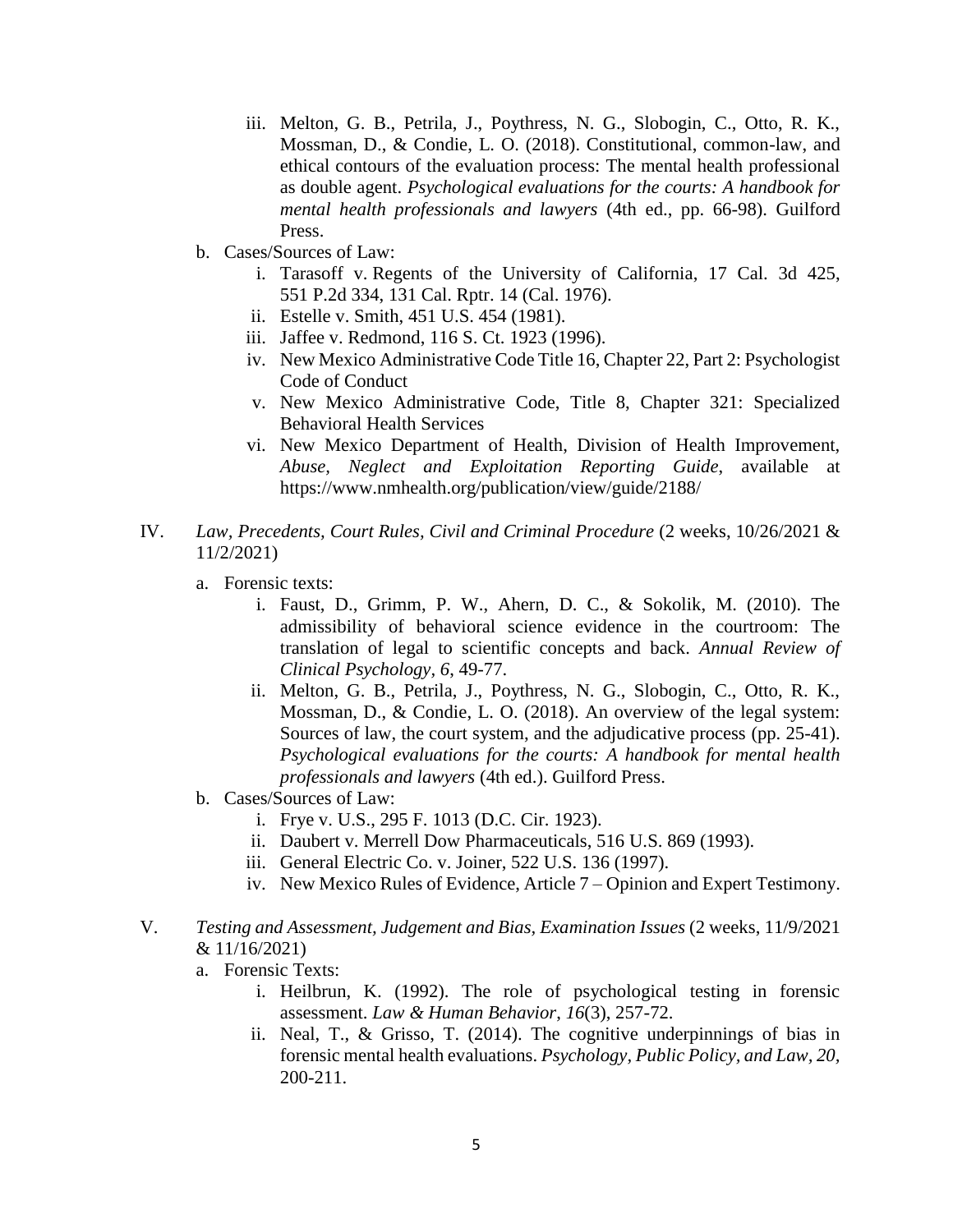- i. Neal, T., & Brodsky, S. L. (2016). Forensic psychologists' perceptions of bias and potential correction strategies in forensic mental health evaluations. *Psychology, Public Policy, and Law, 22,* 58-76.
- ii. El-Shenaway, O. E. (2017). Traditional psychological tests usage in forensic assessment. *Journal of Forensic and Legal Investigative Science*, *3*, 1-5.
- iii. Melton, G. B., Petrila, J., Poythress, N. G., Slobogin, C., Otto, R. K., Mossman, D., & Condie, L. O. (2018). The nature and method of forensic assessment (pp. 42-65). *Psychological evaluations for the courts: A handbook for mental health professionals and lawyers* (4th ed.). Guilford Press.
- b. Cases:
	- i. Griggs v. Duke Power Co., 401 U.S. 424 (1971).
	- ii. Hall v. Florida, 572 U.S. 701 (2014).
- VI. *Assessment of Response Style* (1 week, 11/23/2021)
	- a. Forensic Texts:
		- i. Rogers, R., & Bender, S. D. (2013). Evaluation of malingering and related response styles. In R. K. Otto (Ed.), *Forensic psychology* (pp. 517-540). Vol. 11 in I. B. Weiner (Editor-in-Chief). *Handbook of psychology* (2nd ed.). Hoboken, NJ: John Wiley & Sons.
		- ii. Walczyk, J. J., Sewell, N., & DiBenedetto, M. B. (2018). A review of approaches to detecting malingering in forensic contexts and promising cognitive load-inducing lie detection techniques. *Frontiers in Psychiatry*, *9*, 1-14.
		- iii. Rubenzer, S. (2020). The case for assessing for negative response bias, not malingering. *Journal of Forensic Psychology Research & Practice*, *20*(4), 323-340.
	- b. Case Law:
		- i. United States v. Greer, 158 F.3d 228 (1998).
- VII. *Communicating Forensic Opinions – Expert Testimony and Report Writing* (2 weeks, 11/30/2021 & 12/7/2021)
	- a. Forensic texts:
		- i. Grisso, T. (2010). Guidance for improving forensic reports. *Open Access Journal for Forensic Psychology, 2*, 102-115.
		- ii. Witt, P. (2010). Forensic report checklist. *Open Access Journal for Forensic Psychology, 2*, 233-240.
		- iii. DeMier, R. L. (2013). Forensic report writing. In R. K. Otto (Ed.), *Forensic psychology* (pp. 75-98). Vol. 11 in I. B. Weiner (Editor-in-Chief). *Handbook of psychology* (2nd ed.). John Wiley & Sons.
		- iv. Melton, G. B., Petrila, J., Poythress, N. G., Slobogin, C., Otto, R. K., Mossman, D., & Condie, L. O. (2018). Consultation, report writing, and expert testimony (pp. 575-606). *Psychological evaluations for the courts: A*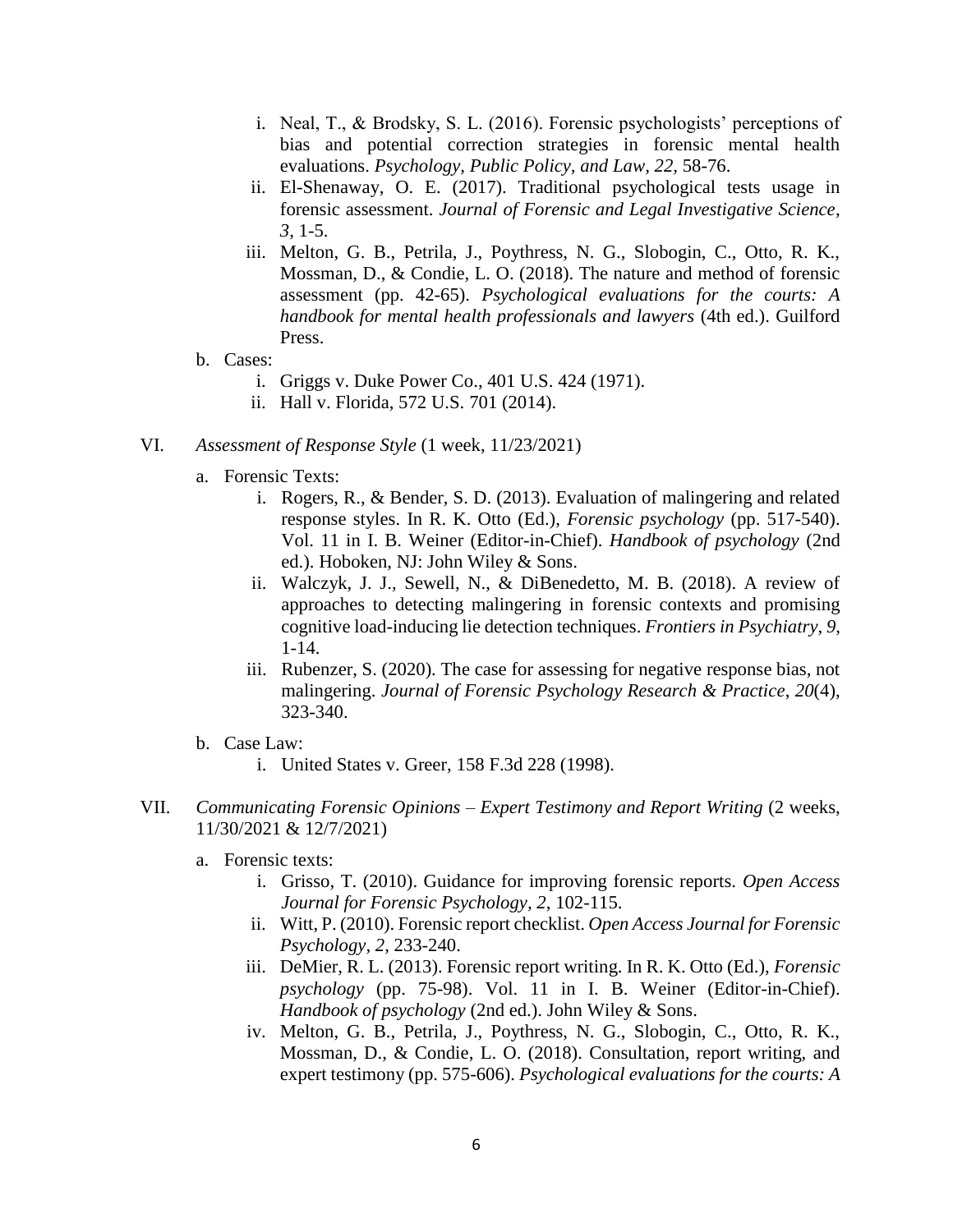*handbook for mental health professionals and lawyers* (4th ed.). Guilford Press.

- b. Cases:
	- i. Jenkins v. U.S., 307 F.2d. 637 (D.C. Cir. 1961).
	- ii. Budwin v. American Psychological Association, 29 Cal. Rptr. 2d 453 (1994).
	- iii. State v. Ochoa, NO. S-1-SC-37092 (N.M. Sup. Ct. 2020).
- VIII. *Competence to Proceed* (2 weeks, 12/14/2021 & 12/21/2021)
	- a. Forensic Texts:
		- i. Zapf, P. A., & Roesch, R. (2009). *Evaluation of competence to stand trial*  (pp. 81-148)*.* New York, NY: Oxford University Press.
		- ii. Melton, G. B., Petrila, J., Poythress, N. G., Slobogin, C., Otto, R. K., Mossman, D., & Condie, L. O. (2018). Competence to stand trial (pp. 121- 160). *Psychological evaluations for the courts: A handbook for mental health professionals and lawyers* (4th ed.). Guilford Press.
	- b. Case Law/Sources of Law:
		- i. Dusky v. U.S., 362 U.S. 402 (1960).
		- ii. Jackson v. Indiana, 406 U.S. 715 (1972).
		- iii. Godinez v. Moran, 509 U.S. 389 (1993).
		- iv. Indiana v. Edwards, 554 U.S. 164 (2008).
		- v. New Mexico Rule of Criminal Procedure for District Courts 5-602.1
		- vi. New Mexico Statutes Chapter 31 (Criminal Procedure), Article 9 (Mental Illness and Competency)

#### IX. *Competency Restoration Treatment* (1 week, 1/4/2022)

- a. Forensic Texts:
	- i. Noffsinger, S. G. (2001). Restoration to competency practice guidelines. *International Journal of Offender Therapy and Comparative Criminology*, *45*(3), 356-362.
	- ii. Gowensmith, W. N. (2019). Resolution or resignation: The role of forensic mental health professionals amidst the competency services crisis. *Psychology, Public Policy, and Law*, *25*(1), 1-14.
	- iii. Danzer, G. S., Wheeler, E. M. A., Alexander, A. A., & Wasser, T. D. (2020). Competency restoration for adult defendants in different treatment environments. *Journal of the American Academy of Psychiatry and the Law*, *47*(1), 1-14.
	- iv. Pirelli, G. & Zapf, P. A. (2020). An attempted meta-analysis of the competency restoration research: Important findings for future directions. *Journal of Forensic Psychology Research and Practice*, *20*(2), 134-162.
- b. Case Law:
	- i. Jackson v. Indiana, 406 U.S. 715 (1972).
	- ii. Sell v. United States, 539 U.S. 166 (2003).
- X. *Criminal Responsibility* (2 weeks, 1/11/2022 & 1/18/2022)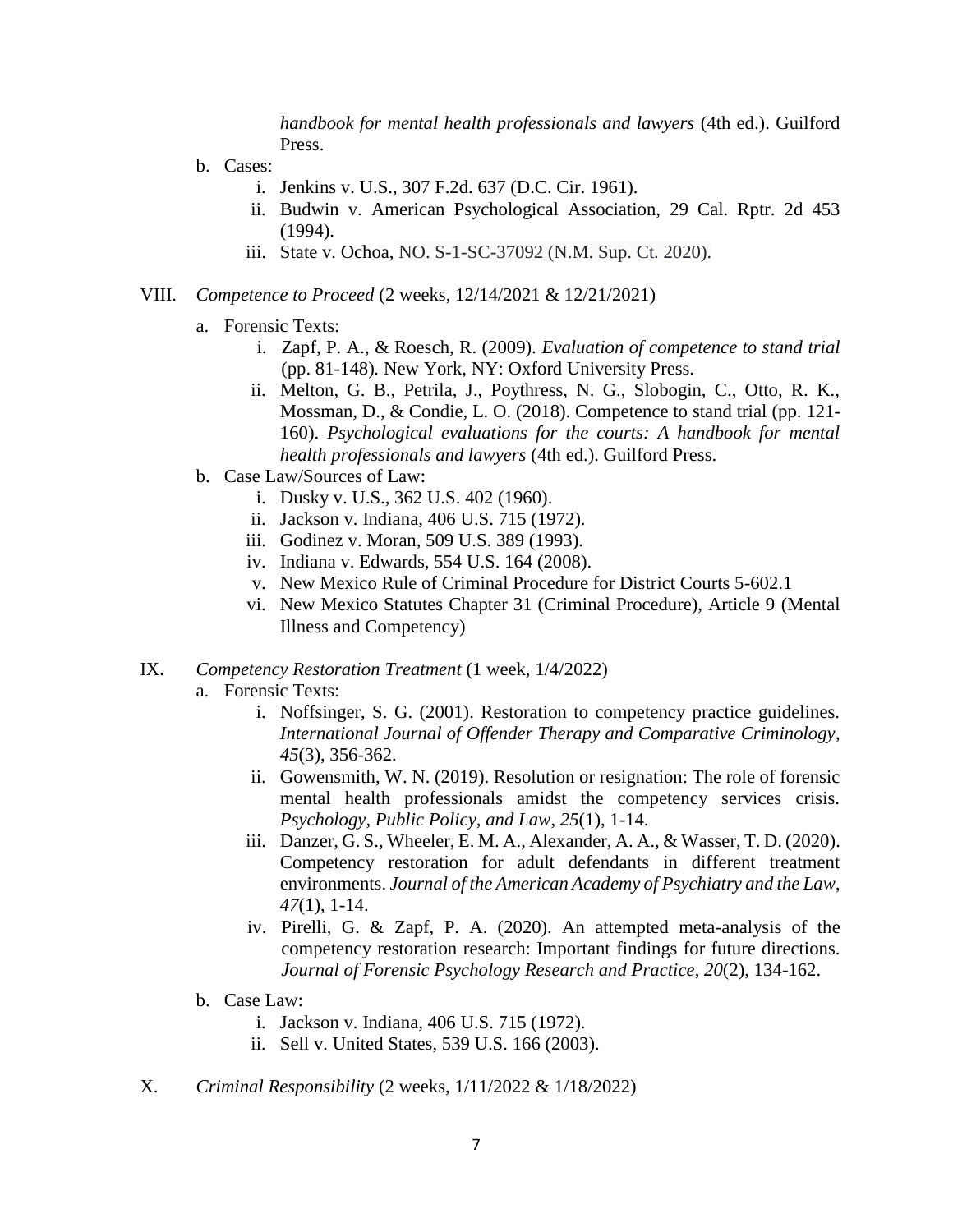- a. Forensic Texts:
	- i. Packer, I. K. (2009). *Evaluation of criminal responsibility* (pp. 81-138)*.*  New York, NY: Oxford University Press.
	- ii. Goldstein, A. M., Morse, S. J., & Packer, I. K. (2013). Evaluation of criminal responsibility. In R. K. Otto (Ed.), *Forensic psychology* (pp. 440- 472). Vol. 11 in I. B. Weiner (Editor-in-Chief). *Handbook of psychology*  (2nd ed.). John Wiley & Sons.
	- iii. Melton, G. B., Petrila, J., Poythress, N. G., Slobogin, C., Otto, R. K., Mossman, D., & Condie, L. O. (2018). Mental state at the time of the offense (pp. 197-259). *Psychological evaluations for the courts: A handbook for mental health professionals and lawyers* (4th ed.). Guilford Press.
- b. Case Law:
	- i. M'Naghten's Case, 10 Cl.&F. 200, 8 Eng. Rep. 718 (H.L. 1843).
	- ii. State v. Hartley, 565 P.2d 658 (N.M. Sup. Ct. 1977).
	- iii. State v. Neely, 819 P. 2d (N.M. Sup. Ct. 1991).
	- iv. Ake v. Oklahoma, 470 U.S. 68 (1985).
	- v. Clark v. Arizona, 548 U.S. 735 (2006).
	- vi. Kahler v. Kansas, 140 S. Ct. 1021 (2020).
- XI. *Forensic Treatment – Insanity Acquittees* (1 week, 1/25/2022)
	- a. Forensic Texts:
		- i. Heilbrun, K., & Griffin, P. A. (1993). Community-based forensic treatment of insanity acquittees. *International Journal of Law and Psychiatry*, *16*, 133-150.
		- ii. McDermott, B. E., Scott, C. L., Busse, D., Andrade, F., Zozaya, M., & Quanbeck, C. D. (2008). The conditional release of insanity acquittees: Three decades of decision-making. *Journal of the American Academy of Psychiatry and the Law*, *36*, 329-336.
		- iii. Vitacco, M. J., & Van Rybroek, G. J. (2006). Treating insanity acquittees with personality disorders: implementing dialectical behavior therapy in a forensic hospital. *Journal of Forensic Psychology Practice*, *6*(2), 1-16.
		- iv. Vitacco, M. J. (2016). Insanity Acquittees in the Community: Legal Foundations and Clinical Conundrums. *Fordham Urban Law Journal*, *43*(3), 847-868.
		- v. Kapoor, R., Wasser, T. D., Funaro, M. C., & Norko, M. A. (2020). Hospital treatment of persons found not guilty by reason of insanity. *Behavioral Science and the Law*, 38, 426-440.
	- b. Case Law:
		- i. Jones v. United States, 463 U.S. 354 (1983).
		- ii. Foucha v. Louisiana, 504 U.S. 71 (1992).
- XII. *Other Criminal Competencies* (2 weeks, 2/1/2022)
	- a. Forensic Texts: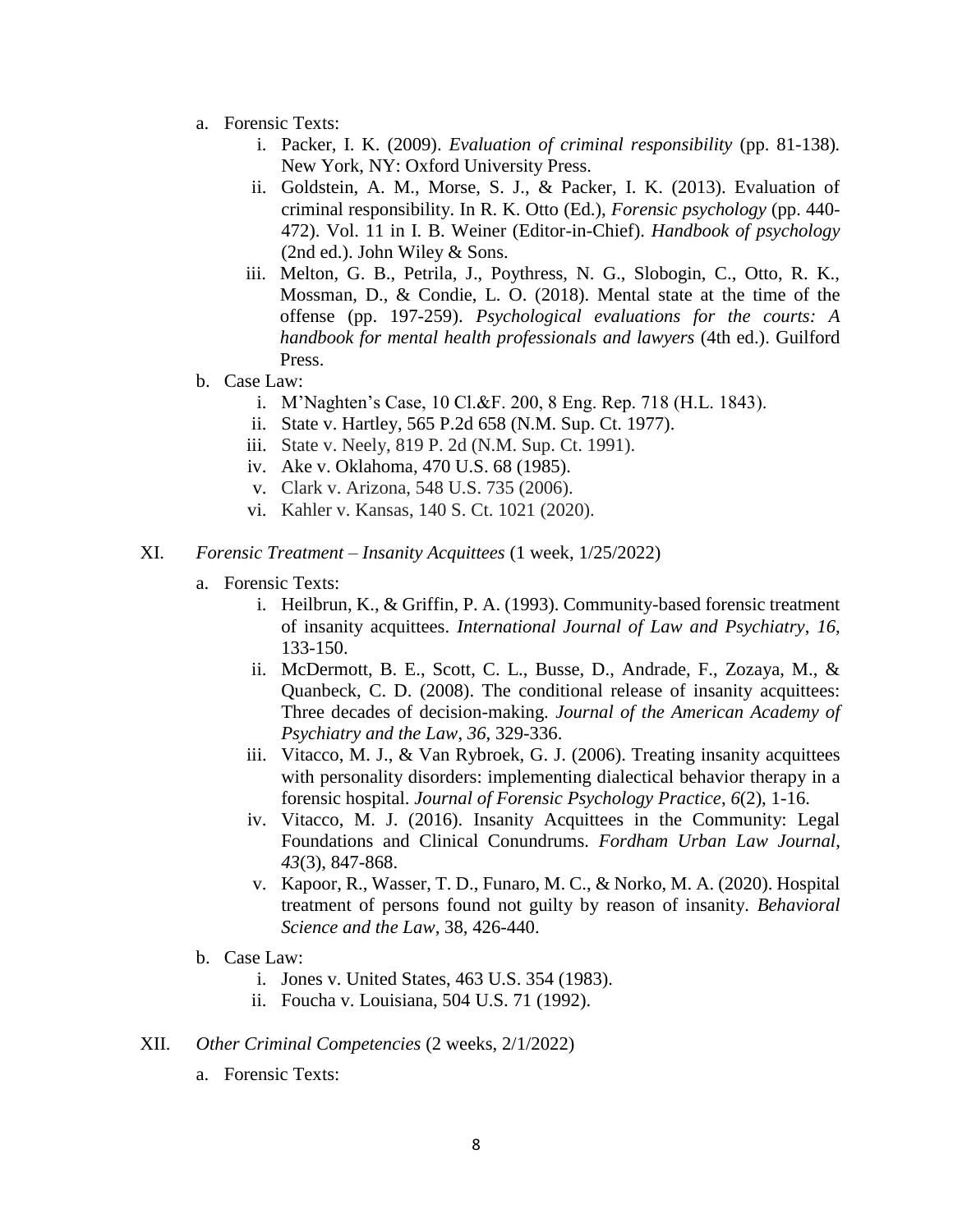- i. Kassin, S. M., Drizin, S. A., Grisso, T., Gudjonsson, G. H., Leo, R. A., & Redlich, A. D. (2009). Police-induced confessions: Risk factors and recommendations. *Law and Human Behavior*, *34,* 3-38.
- ii. Melton, G. B., Petrila, J., Poythress, N. G., Slobogin, C., Otto, R. K., Mossman, D., & Condie, L. O. (2018). Other competencies in the criminal process (pp. 161-196). *Psychological evaluations for the courts: A handbook for mental health professionals and lawyers* (4th ed.). Guilford Press.
- iii. Melton, G. B., Petrila, J., Poythress, N. G., Slobogin, C., Otto, R. K., Mossman, D., & Condie, L. O. (2018). Sentencing (pp. 260-312). *Psychological evaluations for the courts: A handbook for mental health professionals and lawyers* (4th ed.). Guilford Press.
- b. Case Law:
	- i. Miranda v. Arizona, 384 U.S. 436 (1966).
	- ii. North Carolina v. Alford, 400 U.S. 25 (1970).
	- iii. *Lockett v. Ohio*, 438 U.S. 586 (1978).
	- iv. Colorado v. Connelly, 497 U.S. 157 (1986).
	- v. J.D.B. v. North Carolina, 131 S. Ct. 2394 (2011).
- XIII. *Violence Risk Assessment* (2 weeks, 2/8/2022 & 2/15/2022)
	- a. Forensic Texts:
		- i. Singh, J. P. & Fazel, S. (2010). Forensic risk assessment: A metareview. *Criminal Justice and Behavior*, *37*(9), 965-988.
		- ii. de Ruiter, C. & Nicholls, T. L. (2011). Protective factors in forensic mental health: A new frontier. *International Journal of Forensic Mental Health*, *10*(3), 160-170.
		- iii. Skeem, J. L. & Monahan, J. (2011). Current directions in violence risk assessment. *Current Directions in Psychological Science*, *2*(1), 38-42.
		- iv. Monahan, J. (2013). Violence risk assessment. In R. K. Otto (Ed.). *Forensic psychology* (pp. 541-555). Vol. 11 in I. B. Weiner (Editor-in-Chief). *Handbook of psychology* (2nd ed.). Hoboken, NJ: John Wiley & Sons.
		- v. Brown, J. & Singh, J. P. (2014). Forensic risk assessment: A beginner's guide. *Archives of Forensic Psychology*, *1*(1), 49-59.
		- vi. Murrie, D. & Boccaccini, M. T. (2015). Adversarial allegiance among expert witnesses. *Annual Review of Law and Social Science*, *11*, 37-55.
		- vii. Fazel, S. & Wolf, A. (2018). Selecting a risk assessment tool to use in practice: A 10-point guide. *Evidence Based Mental Health*, *21*(2), 41-43.
	- b. Case Law:
		- i. Lipari v. Sears Roebuck, 497 F.Supp. 185 (1980)
		- ii. Barefoot v. Estelle, 463 U.S. 880 (1983).
		- iii. Jablonski v. U.S., 712 F.2d 391 (9th Cir. 1983).
		- iv. Coble v. Texas, 330 S.W.3d 254 (2010).
- XIV. *Reentry of Offenders* (1 week, 2/22/2022)
	- a. Forensic Texts: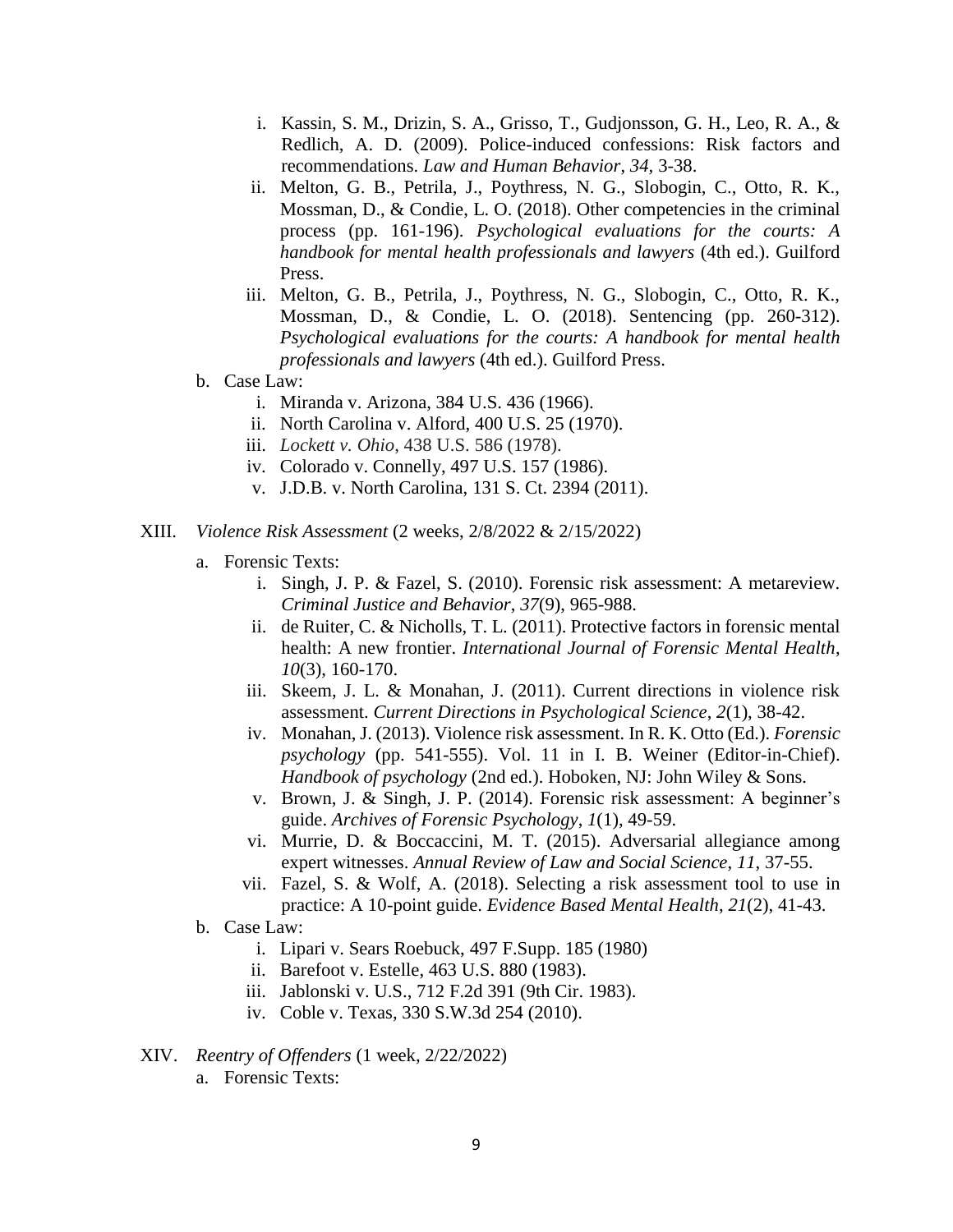- i. Haimowitz, S. H. (2004). Slowing the revolving door: Community reentry of offenders with mental illness. *Psychiatric Services, 55*(4), 373-375.
- ii. Andrews, D. A., Bonta, J., & Wormith, J. S. (2011). The Risk-Need-Responsivity (RNR) Model: Does adding the Good Lives Model contribute to effective crime prevention. *Criminal Justice and Behavior*, *38*(7), 735- 755.
- iii. Denney, A. S., Tewksbury, R., & Jones, R. S. (2014). Beyond basic needs: Social support and structure for successful offender reentry. *Journal of Qualitative Criminal Justice & Criminology*, *2*(1), 39-67.
- iv. Jonson, C. L. & Cullen, F. T. (2015). Prisoner reentry programs. *Crime and Justice*, *44*, 517-575.
- v. Heilbrun, K., Pietruszka, V., Thornewill, A., Phillips, S., & Schiedel, R. (2017). Diversion at re-entry using criminogenic CBT: Review and prototypical program development. *Behavioral Sciences and the Law*, *35*(5- 6), 562-572.
- XV. *Sexual Violence Risk Assessment* (2 weeks, 3/1/2022 & 3/8/2022)
	- a. Forensic Texts:
		- i. Hanson, R. K. & Morton-Bourgon, K. E. (2005). The characteristics of persistent sexual offenders: A meta-analysis of recidivism studies. *Journal of Consulting & Clinical Psychology*, *73*(5), 1154-63.
		- ii. Conroy, M.A., & Witt, P. H. (2013). Evaluation and management of sexual offenders. In R. K. Otto (Ed.). *Forensic psychology* (pp. 332-356). Vol. 11 in I. B. Weiner (Editor-in-Chief). *Handbook of psychology* (2nd ed.). John Wiley & Sons.
		- iii. Kelley, S. M., Ambroziak, G., Thornton, D., & Barahal, R. M. (2018). How do professional assess sexual recidivism risk? An updated survey of practices. *Sexual Abuse* (advance online publication).
		- iv. Weinberger, L.E., Sreenivasan, S., Azizian, A., & Garrick, T. (2018). Linking mental disorder and risk in sexually violent person assessments. *Journal of the American Academy of Psychiatry & Law*, *46*, 63–70.
	- b. Case Law:
		- i. Kansas v. Hendricks, 521 U.S. 346 (1997).
		- ii. Kansas v. Crane, 534 U.S. 407 (2002).
		- iii. United States v. Comstock, 560 U.S. 126 (2010).
- XVI. *Sex Offender Treatment/Reentry* (2 weeks, 3/15/2022 & 3/22/2022)
	- a. Forensic Texts:
		- i. Filler, D. M. (2002). Making the case for Megan's Law: A study in legislative rhetoric. *Indiana Law Journal*, *76*, 315-365.
		- ii. Levenson, J. S. & Hern, A. L. (2007). Sex offender residence restrictions: Unintended consequences and community reentry. *Justice Research and Policy*, *9*(1), 59-73.
		- iii. Hanson, R. K., & Yates, P. M. (2013). Psychological treatment of sex offenders. *Current Psychiatry Reports*, *15*, 348-356.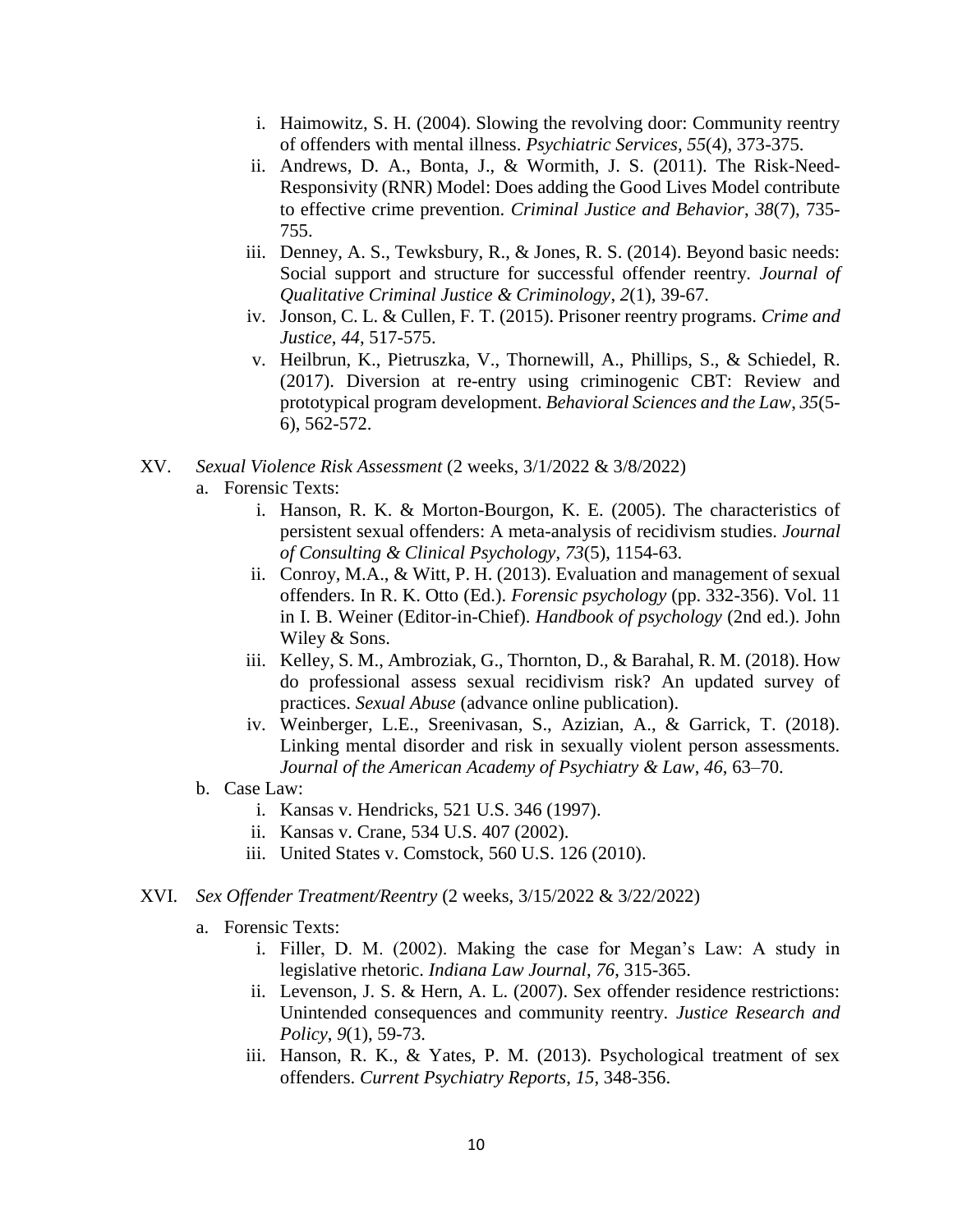- iv. Levenson, J. (2013). Incorporating trauma-informed care into evidencebased sex offender treatment. *Journal of Sexual Aggression*, *20*(1), 9-22.
- v. Kim, B., Benekos, P. J., & Merlo, A. V. (2016). Sex offender recidivism revisited: Review of recent meta-analyses on the effects of sex offender treatment. *Trauma, Violence, & Abuse*, *17*(1), 105-117.
- vi. Chaudhuri, T. (2017). Megan's Law and Durkheim's perspective of punishment: Retribution, rehabilitation or both? *Journal of Arts & Humanities*, *6*(7), 62-73.
- vii. Gross, L. M. (2017). Sexual offenders, violent offenders, and community reentry: Challenges and treatment considerations. *Aggression and Violent Behavior*, *34*, 59-67.
- viii. Zgoba, K. M., Jennings, W. G., & Salerno, L. M. (2018). Megan's Law 20 years later: An empirical analysis and policy review. *Criminal Justice and Behavior*, *45*(7), 1028-1046.

#### XVII. *Death Penalty* (2 weeks, 3/29/2022 & 4/5/2022)

- a. Forensic Texts:
	- i. Brodsky, S. L. & Galloway, V. A. (2003). Ethical and professional demands for forensic mental health professionals in the post-*Atkins* era. *Ethics & Behavior*, *13*(1), 3-9.
	- ii. Citron, E. F. (2006). Sudden death: The legislative history of future dangerousness and the Texas death penalty. *Yale Law and Policy Review*, *25*(1), 143-175.
	- iii. Cunningham, M. D., & Goldstein, A. M. (2013). Sentencing determinations in death penalty cases. In R. K. Otto (Ed.), *Forensic psychology* (pp. 473- 514). Vol. 11 in I. B. Weiner (Editor-in-Chief). *Handbook of psychology*   $(2<sup>nd</sup>$  ed.). John Wiley & Sons.
	- iv. DeMatteo et al. (2020). Statement of concerned experts on the use of the Hare Psychopathy Checklist-Revised in capital sentencing to assess risk for institutional violence. *Psychology, Public Policy, and Law*, *26*(2), 133-144.
- b. Case Law/Sources of Law:
	- i. Furman v. Georgia, 408 U.S. 238 (1972).
	- ii. Gregg v. Georgia, 428 U.S. 153 (1976).
	- iii. Ford v. Wainwright, 477 U.S. 399 (1986).
	- iv. Ring v. Arizona, 536 U.S. 584 (2002).
	- v. Atkins v. Virginia, 536 U.S. 304 (2002).
	- vi. Roper v. Simmons, 543 U.S. 551 (2005).

#### XVIII. *Civil Commitment and Coerced Treatment* (2 weeks, 4/12/2022 & 4/19/2022)

- a. Forensic Texts:
	- i. Testa, M. & West, S. G. (2010). Civil commitment in the United States. *Psychiatry*, *7*(10), 30-40.
	- ii. Lareau, C. (2013). Civil commitment and involuntary hospitalization of the mentally ill. In R. K. Otto (Ed.), *Forensic psychology* (pp. 308-331). Vol.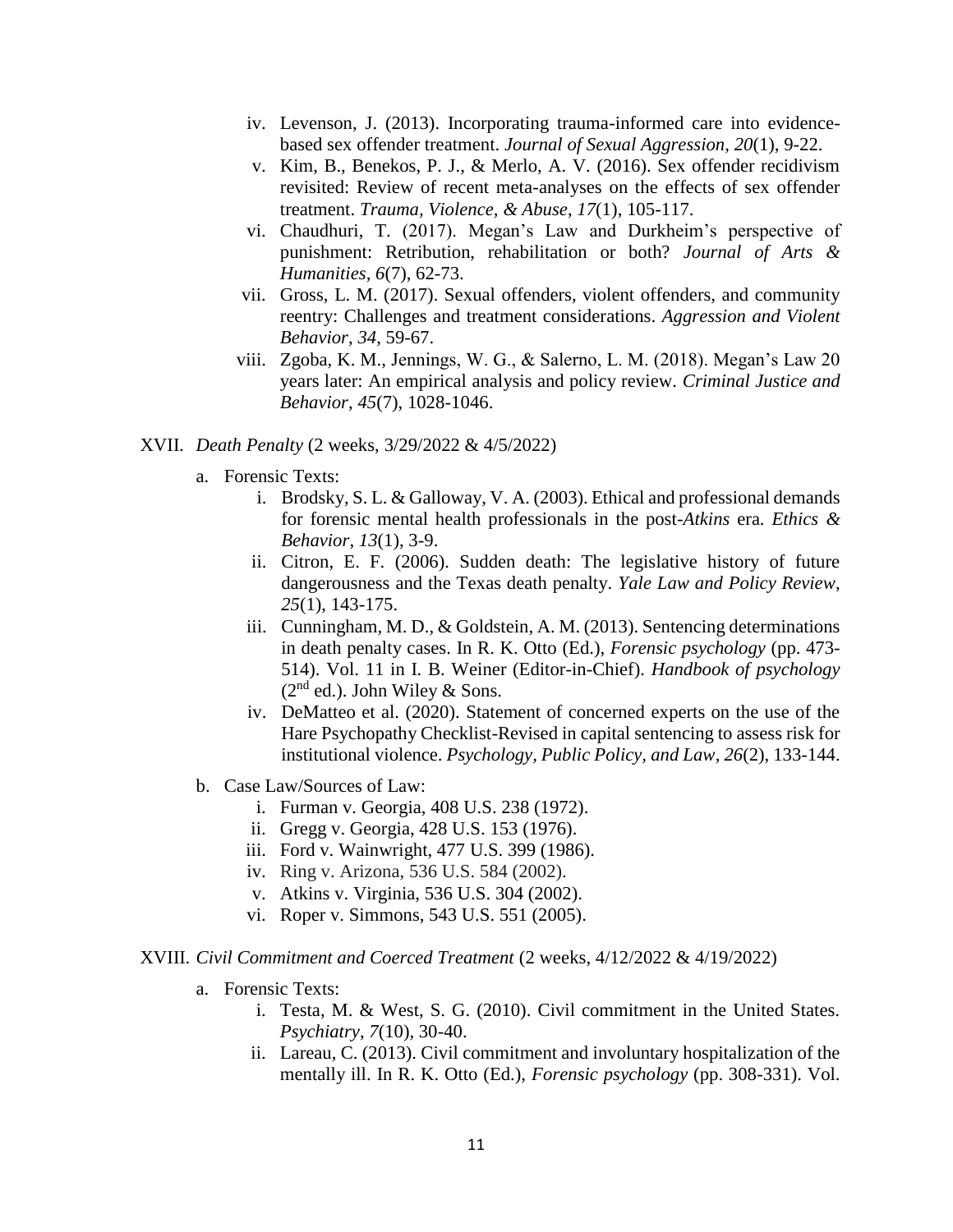11 in I. B. Weiner (Editor-in-Chief). *Handbook of psychology* (2nd ed.). John Wiley & Sons.

- iii. Melton, G. B., Petrila, J., Poythress, N. G., Slobogin, C., Otto, R. K., Mossman, D., & Condie, L. O. (2018). Civil commitment (pp. 315-354). *Psychological evaluations for the courts: A handbook for mental health professionals and lawyers* (4th ed.). Guilford Press.
- b. Case Law:
	- i. Wyatt v. Stickney, 344 F. Supp. 387 (M.D. Ala. 1972).
	- ii. O'Connor v. Donaldson, 422 U.S. 563 (1975).
	- iii. Rennie v. Klein, 462 F. Supp. 1131 (D.N.J. 1978).
	- iv. Addington v. Texas, 441 U.S. 418 (1979).
	- v. Youngberg v. Romeo, 457 U.S. 307 (1982).
	- vi. Washington v. Harper, 494 U.S. 210 (1990).
	- vii. Riggins v. Nevada, 504 U.S. 127 (1992).
- XIX. *Cultural Issues in Forensic Assessment* (2 weeks, 4/26/2022 & 5/3/2022)
	- a. Forensic Texts:
		- i. Perlin, M. L., McClain, V. (2009). "Where souls are forgotten": Cultural competencies, forensic evaluations, and international human rights. *Psychology, Public Policy, and Law*, *15*(4), 257-277.
		- i. Weiss, R. A. & Rosenfeld, B. (2012). Navigating cross-cultural issues in forensic assessment: Recommendations for practice. *Professional Psychology Research and Practice*, *43*(3), 234-240.
		- ii. Kois, L. & Chauhan, P. (2016). Forensic evaluators' self-reported engagement in culturally competent practices. *International Journal of Forensic Mental Health*, *15*(4), 312-322.
		- iii. Shepherd, S. M. & Lewis-Fernandez, R. (2016). Forensic risk assessment and cultural diversity: Contemporary challenges and future directions. *Psychology, Public Policy, and Law*, *22*(4), 427-438.
		- iv. Filone, S. & DeMatteo, D. (2017). Assessing "credible fear": A psychometric examination of the Trauma Symptom Inventory-2 in the context of immigration court evaluations. *Psychological Assessment*, *29*, 701-709.
		- v. Pirelli, G. & Witt, P. (2017). Firearms and cultural competence: Considerations for mental health professionals. *Journal of Aggression, Conflict, and Peace Research*, *10*(1), 61-70.
		- vi. Shapiro, D. L., Ferguson, S., Hernandez, K., Kennedy, T., & Black, R. (2019). Ethnic adjustment abuses in forensic assessment of intellectual abilities. *Practice Innovations*, *4*(4), 265-281.
		- vii. Shepherd, S. M. & Anthony, T. (2018). Popping the cultural bubble of violence risk assessment tools. *The Journal of Forensic Psychiatry & Psychology*, *29*(2), 211-220.
	- b. Case Law:
		- i. Ewert v. Canada, 2018 SCC 30 (2018).
- XX. *Therapeutic Jurisprudence* (1 week, 5/10/2022)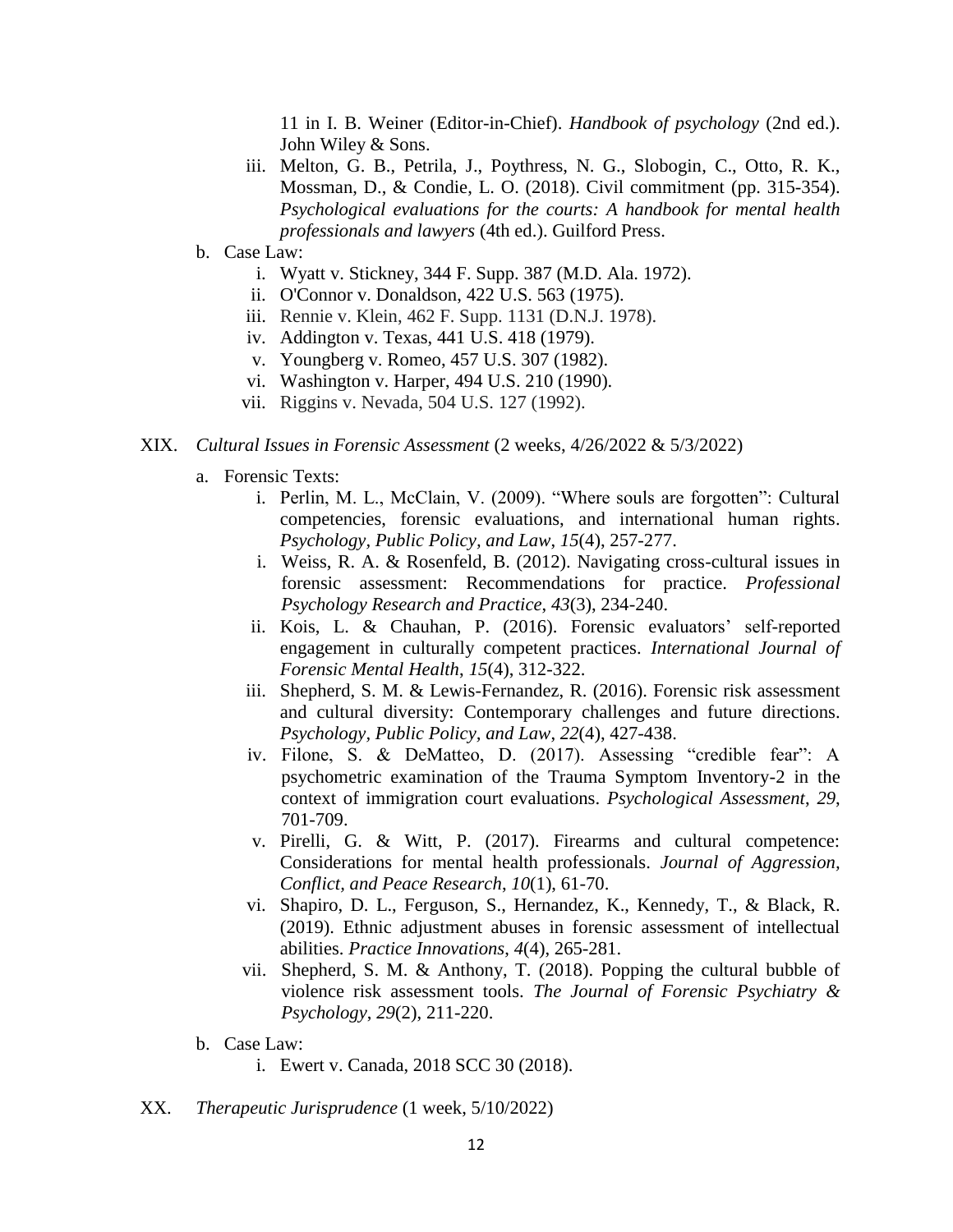- a. Forensic Texts:
	- i. Winick, B. J. (2003). Therapeutic jurisprudence and problem solving courts. *Fordham Urban Law Journal*, *30*(3), 1055-1103.
	- ii. Mitchell, O., Wilson, D. B., Eggers, A., & MacKenzie, D. L. (2012). Assessing the effectiveness of drug courts on recidivism: A meta-analytic review of traditional and non-traditional drug courts. *Journal of Criminal Justice*, *40*(1), 60-71.
	- iii. Fetsco, D. M. (2013). Reentry courts: An emerging use of judicial resources in the struggle to reduce the recidivism of released offenders. *Wyoming Law Review*, *13*(2), 591-614.
	- iv. Lowder, E. M., Rade, C. B., & Desmarais, S. L. (2018). Effectiveness of mental health courts in reducing recidivism: A meta-analysis. *Psychiatric Services*, *69*(1), 15-22.

## XXI. *Sequential Intercept Model* (1 week, 5/17/2022)

- a. Forensic Texts:
	- i. Munetz, M. R. & Griffin, P. A. (2006). Use of the Sequential Intercept Model as an approach to decriminalization of people with serious mental illness. *Psychiatric Services*, *57*(4), 544-549.
	- ii. Abreu, D., Parker, T. W., Noether, C. D., Steadman, H. J., & Case, B. (2017). Revising the paradigm for jail diversion for people with mental and substance use disorders: Intercept 0. *Behavioral Sciences and the Law*, *35*, 380-395.
	- iii. Comartin, E. B., Nelson, V., Smith, S., & Kubiak, S. (2021). The criminal/legal experiences of individuals with mental illness along the Sequential Intercept Model: An eight-site study. *Criminal Justice and Behavior*, *48*(1), 76-95.
	- iv. Pinals, D. A. & Callahan, L. (2020). Evaluation and restoration of competence to stand trial: Intercepting the forensic system using the Sequential Intercept Model. *Psychiatric Services*, *71*(7), 698-705.
	- v. Bonfine, N., Wilson, A. B., & Munetz, M. R. (2020). Meeting the needs of justice-involved people with serious mental illness within community behavioral health systems. *Psychiatric Services*, *71*(4), 355-363.

#### XXII. *Psychological Injury* (2 weeks, 5/24/2022 & 5/31/2022)

- a. Forensic Texts:
	- i. Foote, W. E., & Lareau, C. R. (2013). Psychological evaluation of emotional damages in tort cases. In R. K. Otto (Ed.), *Forensic psychology*  (pp. 172-200). Vol. 11 in I. B. Weiner (Editor-in-Chief). *Handbook of psychology* (2nd ed.). John Wiley & Sons.
	- ii. Goodman-Delahunty, J. & Foote, W. E. (2013). Using a five-stage model to evaluate workplace discrimination injuries. *Psychological Injury and Law*, *6*, 92-98.
- b. Case Law:
	- i. Christy Bros. Circus v. Turnage, 144 S.E. 680 (Ga. App. 1928).
	- ii. Palsgraf v. Long Island R.R., 162 N.E. 99 (N.Y. 1928).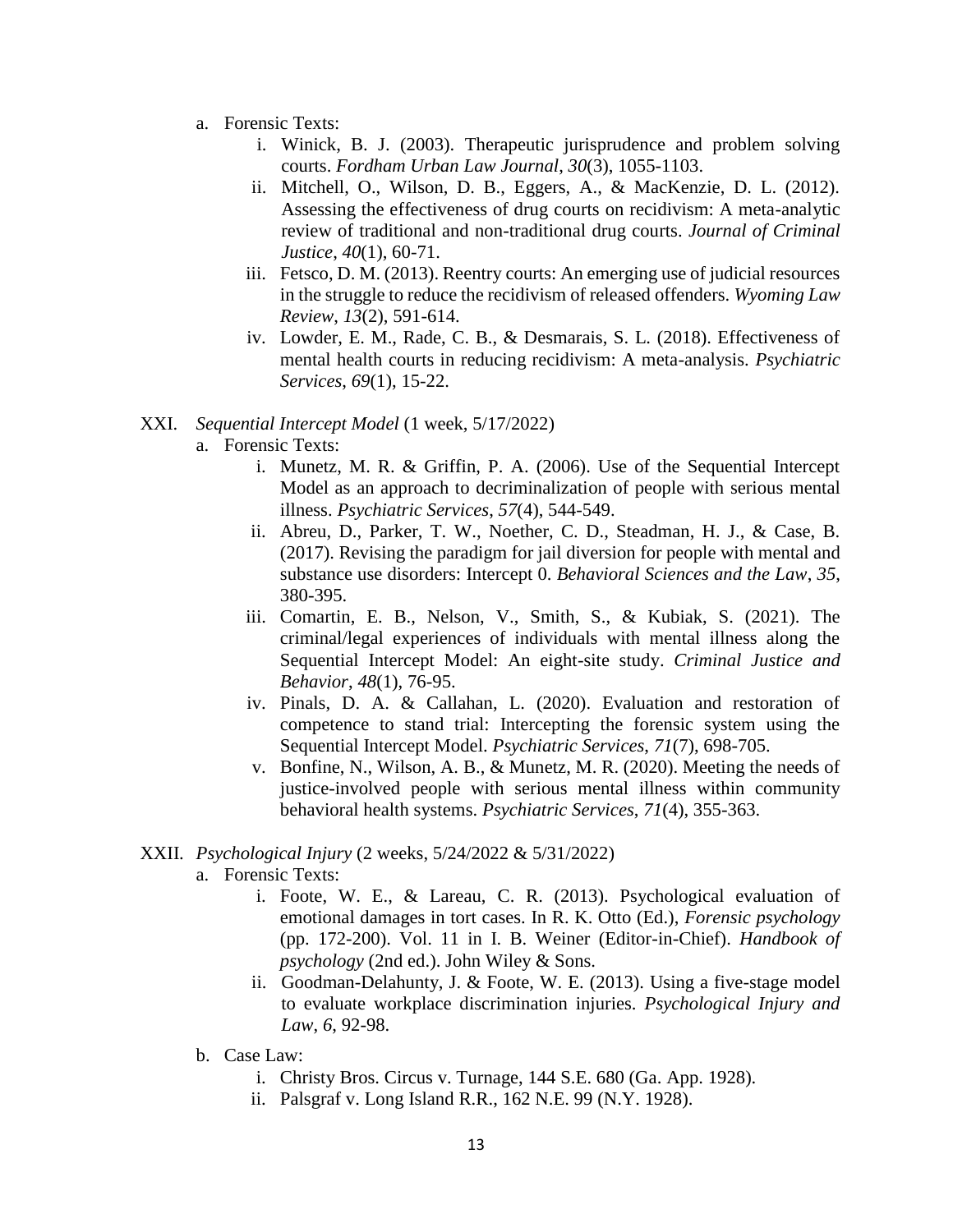- iii. Carter v. General Motors, 106 N.W.2d 105 (1960).
- iv. Dillon v. Legg, 441 P.2d 912 (1968).
- v. Gough v. Natural Gas Pipeline Co. of America, 996 F.2d 763 (5th Cir. 1993).
- XXIII. *Worker's Compensation/Disability Evaluation* (2 weeks, 6/7/2022 & 6/14/2022)
	- a. Forensic Texts:
		- i. Piechowski, L. (2013). Disability and worker's compensation. In R. K. Otto (Ed.), *Forensic psychology* (pp. 201-224). Vol. 11 in I. B. Weiner (Editorin-Chief). *Handbook of psychology* (2nd ed.). John Wiley & Sons.
		- ii. Melton, G. B., Petrila, J., Poythress, N. G., Slobogin, C., Otto, R. K., Mossman, D., & Condie, L. O. (2018). Compensating mental injury: Workman's compensation and torts (pp. 388-411). *Psychological evaluations for the courts: A handbook for mental health professionals and lawyers* (4th ed.). Guilford Press.
	- b. Case Law:
		- i. Massachusetts Mutual Life Insurance Company v. Ouellette, 159 Vt. 187, 617 A. 2d 132 (1992).
		- ii. Damascus v. Provident Life and Accident Insurance Company, 935 F. Supp. 885 (N.D. Cal. 1996).
		- iii. Black & Decker Disability Plan v. Nord, 538 U.S. 822 (2003).
- XXIV. *Discrimination (ADA) and Educational Access (IDEA)* (2 weeks, 6/21/2022 & 6/28/2022)
	- a. Forensic Texts:
		- i. Foote, W. E. (2013). Forensic evaluation in Americans with Disabilities Act cases. In R. K. Otto (Ed.), *Forensic psychology* (pp. 271-294). Vol. 11 in I. B. Weiner (Editor-in-Chief). *Handbook of psychology* (2nd ed.). John Wiley & Sons.
		- ii. Melton, G. B., Petrila, J., Poythress, N. G., Slobogin, C., Otto, R. K., Mossman, D., & Condie, L. O. (2018). Federal antidiscrimination and entitlement laws (pp. 412-453). *Psychological evaluations for the courts: A handbook for mental health professionals and lawyers* (4th ed.). Guilford Press.
		- iii. Melton, G. B., Petrila, J., Poythress, N. G., Slobogin, C., Otto, R. K., Mossman, D., & Condie, L. O. (2018). Education and habilitation (pp. 556- 574). *Psychological evaluations for the courts: A handbook for mental health professionals and lawyers* (4th ed.). Guilford Press.
	- b. Case Law:
		- i. Meritor Savings Bank v. Vinson, 477 U.S. 57 (1986).
		- ii. Harris v. Forklift Systems, 510 U.S. 17 (1993).
		- iii. Burlington Industries, Inc. v. Ellerth, 524 U.S. 742 (1998).
		- iv. Oncale v. Sundowner Offshore Services, Inc., 523 U.S. 75 (1998).
- XXV. *Juvenile Justice* (3 weeks, 7/5/2022, 7/12/2022, & 7/19/2022)
	- a. Forensic Texts: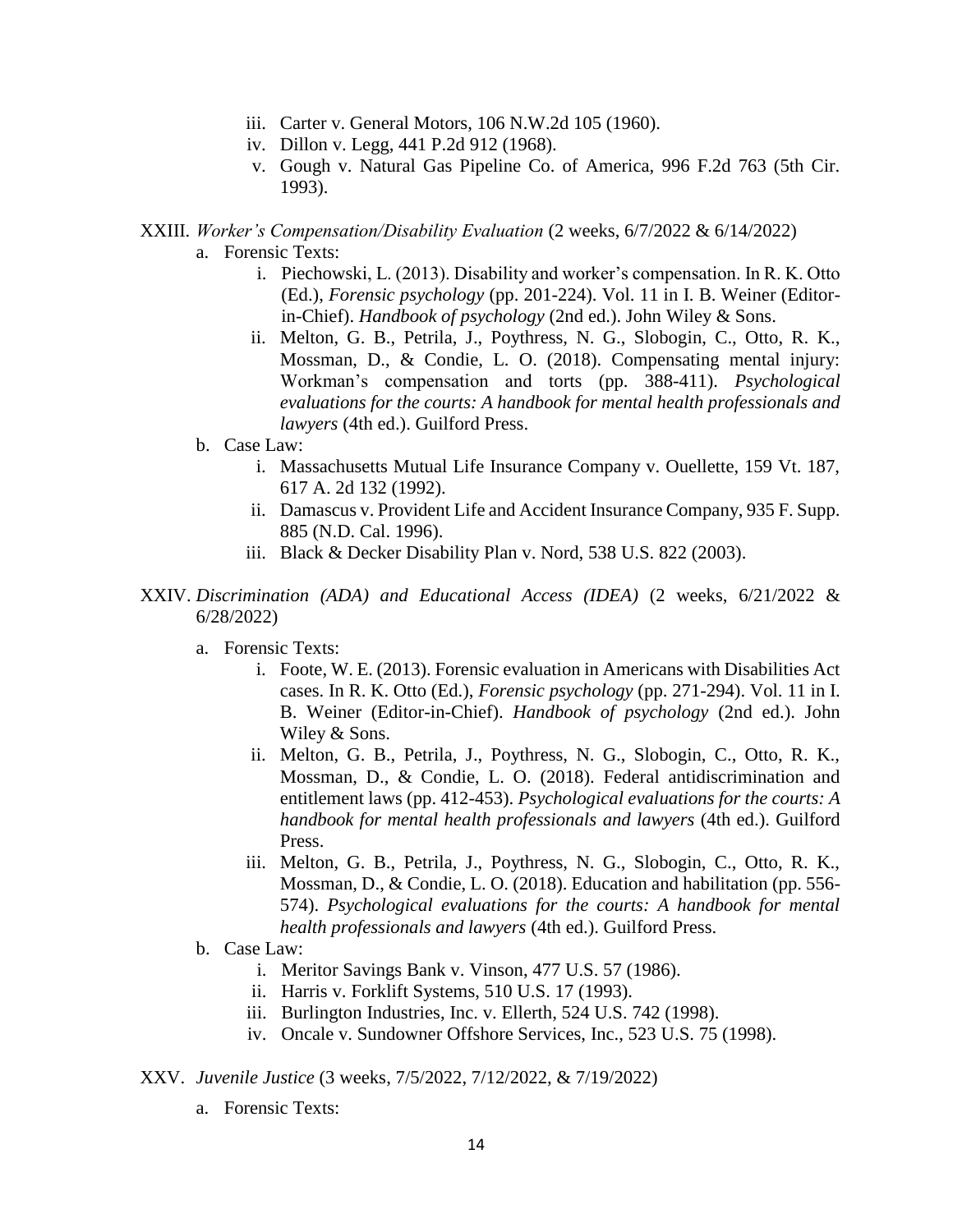- i. Heilbrun, K., Leheny, C., Thomas, L., & Huneycutt, D. (1997). A national survey of U.S. statutes on juvenile transfer: Implications for policy and practice. *Behavioral Sciences and the Law*, *15*, 125-149.
- ii. Filler, D. M. & Smith, A. E. (2005). The new rehabilitation. *Iowa Law Review*, *91*, 951-991.
- iii. Grisso, T., & Romaine, C. R. (2013). Forensic evaluation in delinquency cases. In R. K. Otto (Ed.), *Forensic psychology* (pp. 359-380). Vol. 11 in I. B. Weiner (Editor-in-Chief). *Handbook of psychology* (2nd ed.). John Wiley & Sons.
- i. Grisso, T., Kavanaugh, A. (2016). Prospects for developmental evidence in juvenile sentencing based on *Miller v. Alabama*. *Psychology, Public Policy, and Law*, *22*(3), 233-249.
- ii. Stepanyan, S. T., Sidhu, S. S., & Bath, E. (2016). Juvenile competency to stand trial. *Child and Adolescent Psychiatric Clinics of North America*, *25*(1), 49-59.
- iii. Zane, S. N., Welsh, B. C., & Mears, D. P. (2016). Juvenile transfer and the specific deterrence hypothesis: Systematic review and meta-analysis. *Criminology & Public Policy*, *15*(3), 901-925.
- iv. Heilbrun, K., Goldstein, N. E. S., DeMatteo, D., Newsham, R., Gale-Bentz, E., Cole, L. & Arnold, S. (2017). The Sequential Intercept Model and Juvenile Justice: Review and Prospectus. *Behavioral Sciences and the Law*, *35*, 319-336.
- i. Melton, G. B., Petrila, J., Poythress, N. G., Slobogin, C., Otto, R. K., Mossman, D., & Condie, L. O. (2018). Juvenile Delinquency (pp. 457-485). *Psychological evaluations for the courts: A handbook for mental health professionals and lawyers* (4th ed.). Guilford Press.
- v. Panza, N. R., Deutsch, E., & Hamann, K. (2020). Statutes governing juvenile competency to stand trial proceedings: An analysis of consistency with best practice recommendations. *Psychology, Public Policy, and Law*, *26*(3), 274-285.
- b. Case Law:
	- i. Kent v. United States, 383 U.S. 541 (1966).
	- ii. In re Gault, 387 U.S. 1 (1967).
	- iii. Fare v. Michael C., 442 U.S. 707 (1979).
	- iv. Schall v. Martin, 467 U.S. 253 (1984).
	- v. Graham v. Florida, 130 S. Ct. 2011 (2010).
	- vi. Miller v. Alabama, 132 S. Ct. 2455 (2012).
	- vii. Montgomery v. Louisiana, 136 S. Ct. 718 (2016).

#### XXVI. *Child Custody/Child Protection* (2 weeks, 7/26/2022 & 8/2/2022)

- a. Forensic Texts:
	- i. Tippins, T. M., & Wittman, J. P. (2005). Empirical and ethical problems with custody recommendations: A call for clinical humility and judicial vigilance. *Family Court Review, 43*, 193–22.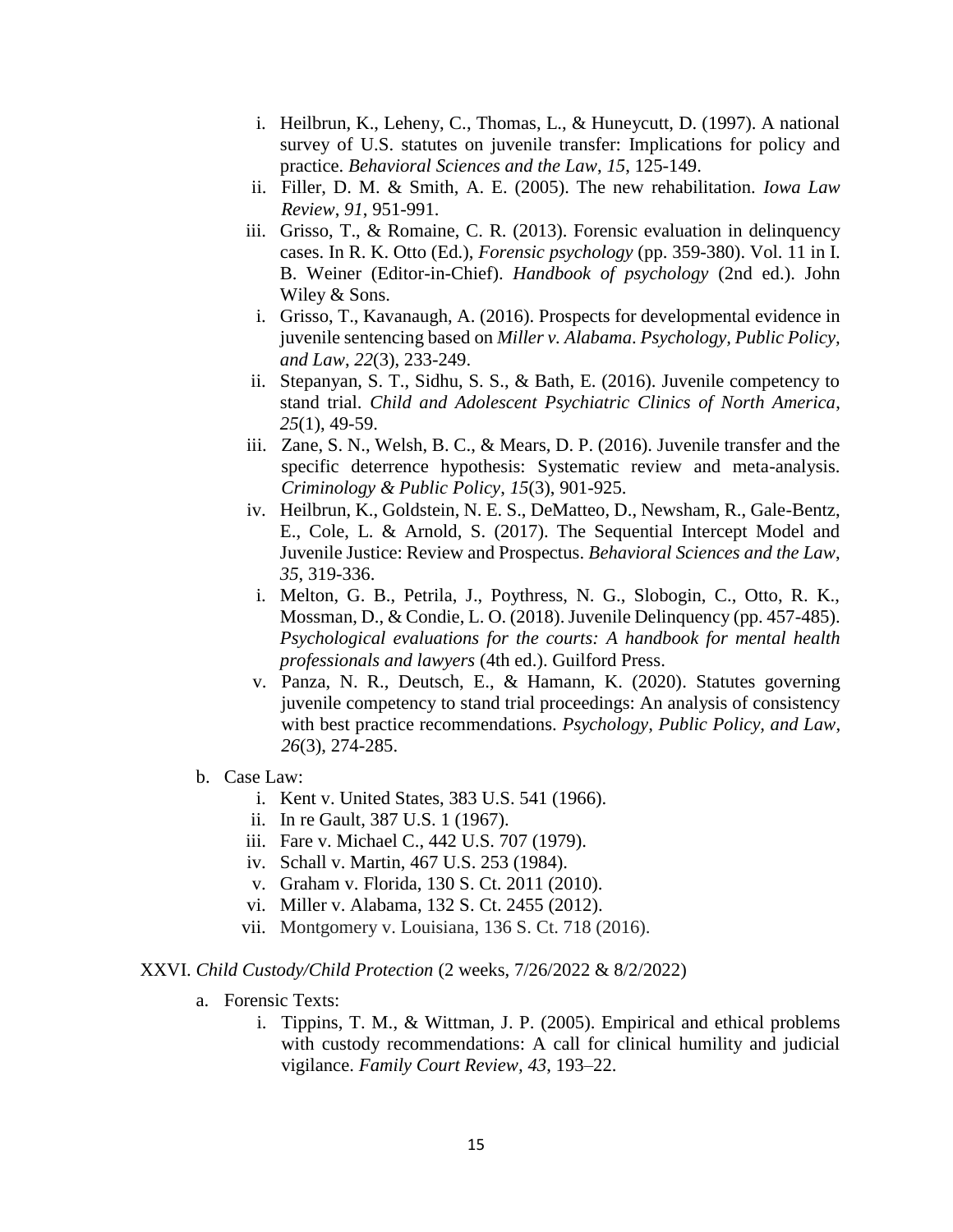- ii. Kuenhle, K., & Connell, M. (2013). Child sexual abuse evaluations. In R. K. Otto (Ed.), *Forensic psychology* (pp. 579-614). Vol. 11 in I. B. Weiner (Editor-in-Chief). *Handbook of psychology* (2nd ed.). John Wiley & Sons.
- iii. Melton, G. B., Petrila, J., Poythress, N. G., Slobogin, C., Otto, R. K., Mossman, D., & Condie, L. O. (2018). Child custody in divorce (pp. 530- 555). *Psychological evaluations for the courts: A handbook for mental health professionals and lawyers* (4th ed.). Guilford Press.
- iv. Brubacher, SP, Peterson, C, La Rooy, D, Dickinson, JJ, & Poole, DA (2019). How children talk about events: Implications for eliciting and analyzing eyewitness reports. *Developmental Review*, *51,* 70-89*.*
- b. Case Law:
	- i. Painter v. Bannister, 358 Iowa 1390, 140 N.W. 2d. 152 (1966).
	- ii. Loving v. Virginia, 388 U.S. 1 (1967).
	- iii. Palmore v. Sidoti, 466 U.S. 429 (1984).
	- iv. Santosky v. Kramer, 455 U.S. 745 (1982).
	- v. DeShaney v. Winnebago County Department of Social Services, 489 U.S. 189 (1989).
	- vi. Troxel v. Granville, 530 U.S. 57 (2000).